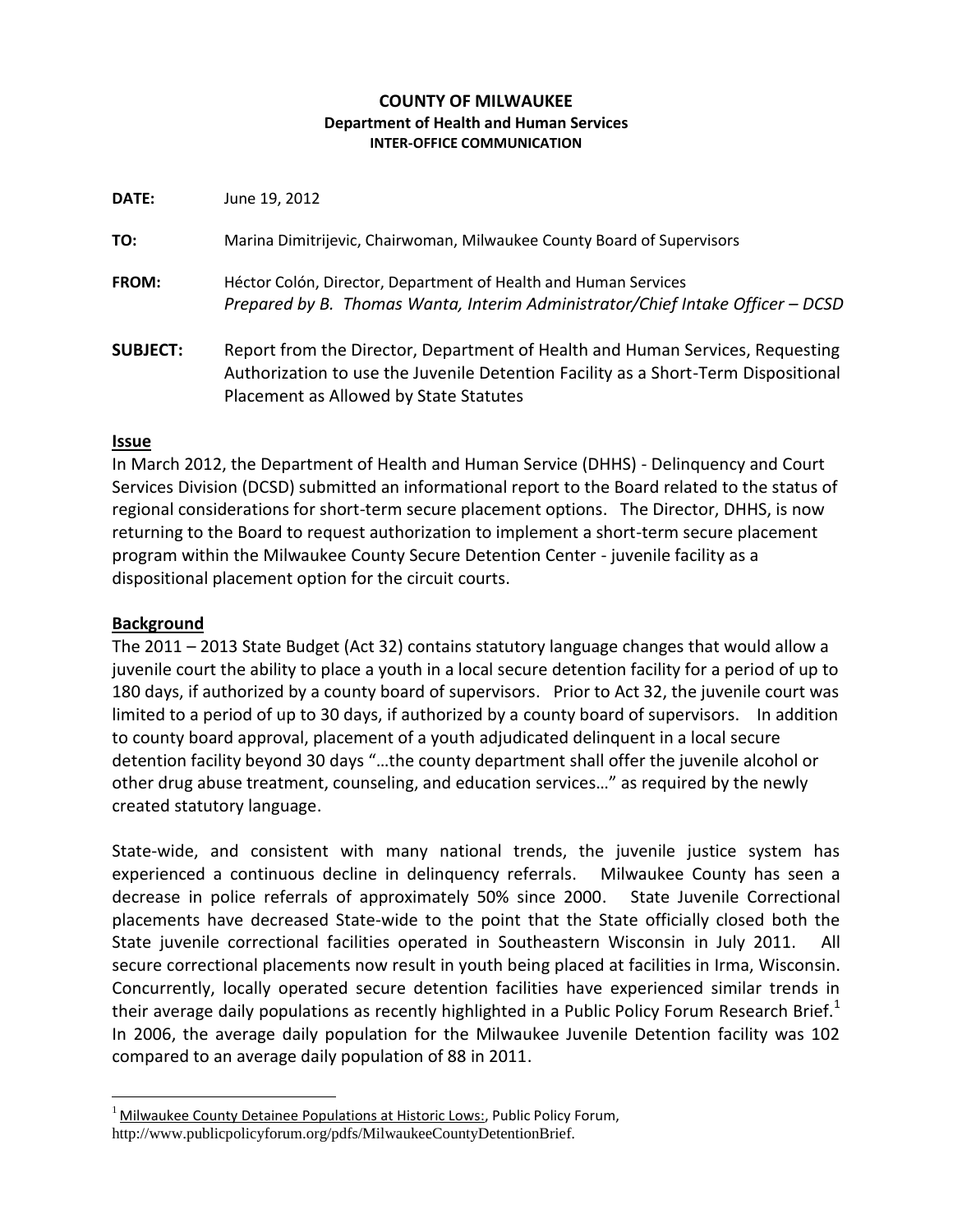This changing population environment and the recent changes contained in Act 32 have resulted in increasing discussion involving the ability to sustain local detention center operations in light of fiscal challenges and emerging alternatives for repurposing such facilities. For example, La Crosse County has recently started a short-term detention program in their detention facility. Racine has operated a local secure placement utilizing the Racine juvenile detention center since 2003. It is this program, known as Alternatives to Corrections through Education program (ACE), which created informed the language change that was eventually adopted in Act 32.

As mentioned in previous reports, it is important to note that any short-term local secure option is really just one of three important phases – Secure Placement, Transition and Reentry. A key best practice to any removal from the community is that reentry planning begins at the time of initial placement. The primary reasons driving this decision are:

- All youth will return to their community necessitating continued and uninterrupted involvement and support
- Maintaining local control and proximity to community and family members
- Improved reentry service capacity by using local providers and reach-in services
- Maintaining local school systems for educational programming continuity
- Leveraging of existing resources and access to other revenue streams
- Reduction of risk potential associated with trial visits
- Improved oversight of entire service provision, including placement through reentry.

# **Discussion**

In 2010, DCSD experienced 138 youth that were placed in State Corrections. This does not include another 13 youth that were deemed Serious Juvenile Offenders (SJO). As originally conceived in 2009, this alternative option would target non-SJO youth who are at risk for State Corrections and did not have a re-offense. In 2010, this subpopulation represented 28% (n=39) of the placements. This would result in an average of three youth per month if all youth we deemed appropriate for this placement option.

DCSD feels strongly that only those youth identified as "high risk" should be included in the program. The challenge of any alternative program design is ensuring that the proper controls are in place so that only appropriate placements are made, given the intent and design of the program. To determine risk levels for potential youth referred to the program, we will use the Youth Assessment and Screening Instrument (YASI), DCSD's new validated risk assessment instrument that identifies criminogenic needs as well as protective factors. The Division recently trained all intake and probation staff in the YASI and began implementation of the YASI in May 2012.

DCSD has taken many steps in preparation of implementing a Milwaukee secure-detention option, including:

Filling vacant funded Human Service Worker positions (anticipated by August 2012)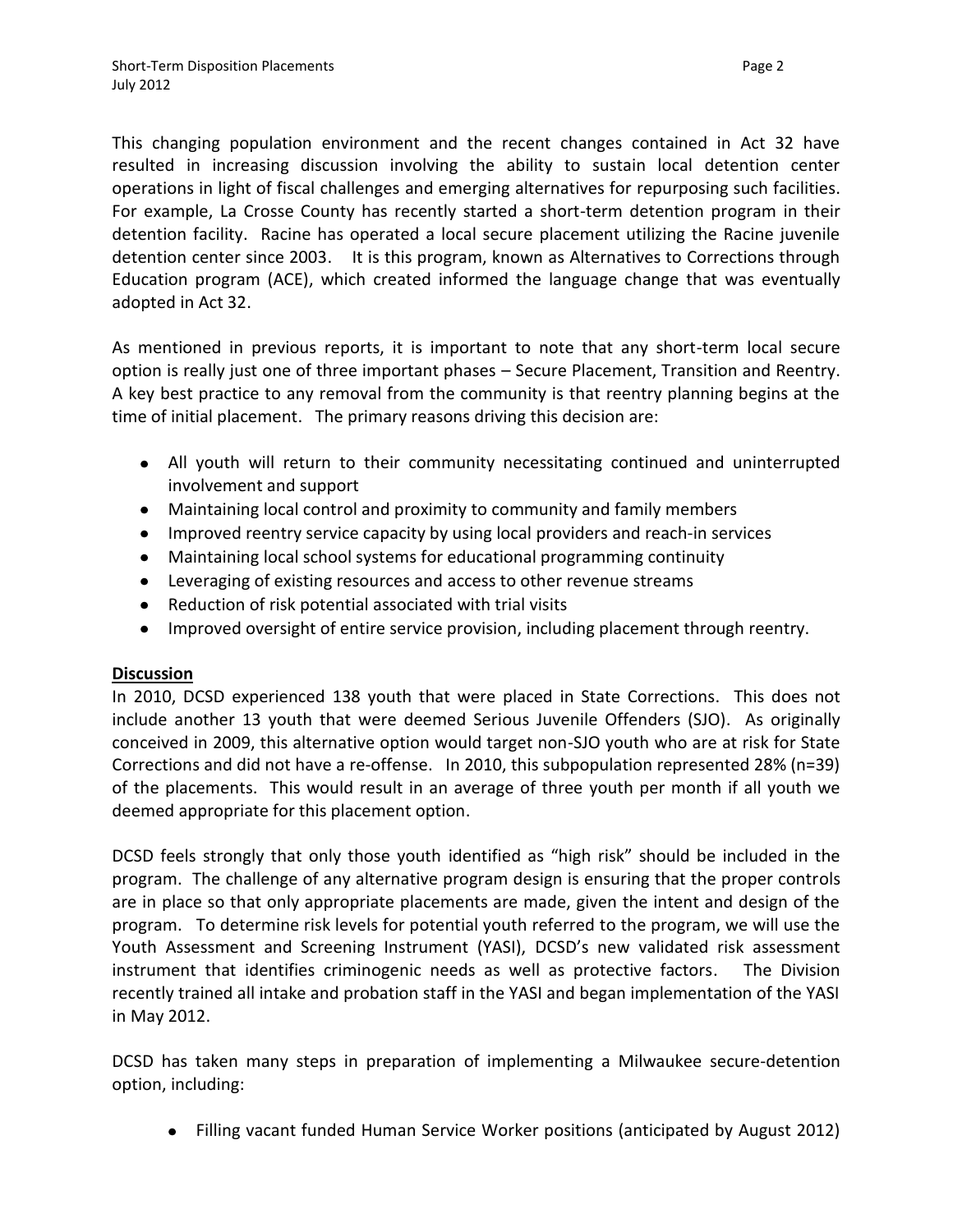and a Human Service Worker supervisor position (anticipated July 2012)

- Training staff and community providers in Cognitive Programming and Intervention practices
- Continuing efforts to implement YASI to ensure proper assessment/target population control.
- Considering expansion of Targeted Monitoring Program and or explore electronic monitoring as needed to ensure proper reentry supervision

The key components of the short-term dispositional placement program include:

- Education
- Targeted Monitoring
- Cognitive Programming and Intervention
- Restorative Justice
- Individual AODA Services
- Family Counseling
- Electronic Monitoring

Attachment A provides greater detail about proposed educational programming to be provided by Wauwatosa School District within the detention center. Attachment B provides an overview of the proposed Targeted Monitoring services and Cognitive Programming and Intervention services to be provided by Running Rebels Community Organization.

As described above, youth who continue to present problematic behaviors resulting in a return to court and have already been found to be in need of more restrictive care would be targeted for the pilot. As an alternative to placement with State Corrections, youth would be placed in the secure detention facility for a period not to exceed five months with judicial progress review every 60 days. Services would be delivered based on an individualized case, integrating areas identified through the youth's assessment. To the extent possible, services will be provided that will also continue during transition and reentry to the community. In the event that a youth is in need of a more graduated transition, an existing alternative placement may be utilized. DCSD is also recommending that electronic monitoring is provided as a means of mitigating risk and ensuring public safety. Lastly, DCSD, through emerging information sharing collaborations with law enforcement would work in partnership to ensure all reasonable measures are taken to ensure public safety and success.

In order to fully support these efforts and promote success, DCSD will explore additional technical assistance and, possibly, professional services funding, resulting in improved systems planning and outcomes. Bringing in experts can help jumpstart and maintain momentum as well as provide lessons learned from other jurisdictions including change action planning, layered staff and provider training and system quality improvement efforts.

# **Recommendation**

It is recommended that the County Board of Supervisors authorize the Circuit Courts the ability to place a youth in the Milwaukee County Secure Detention Center facility for a period of up to